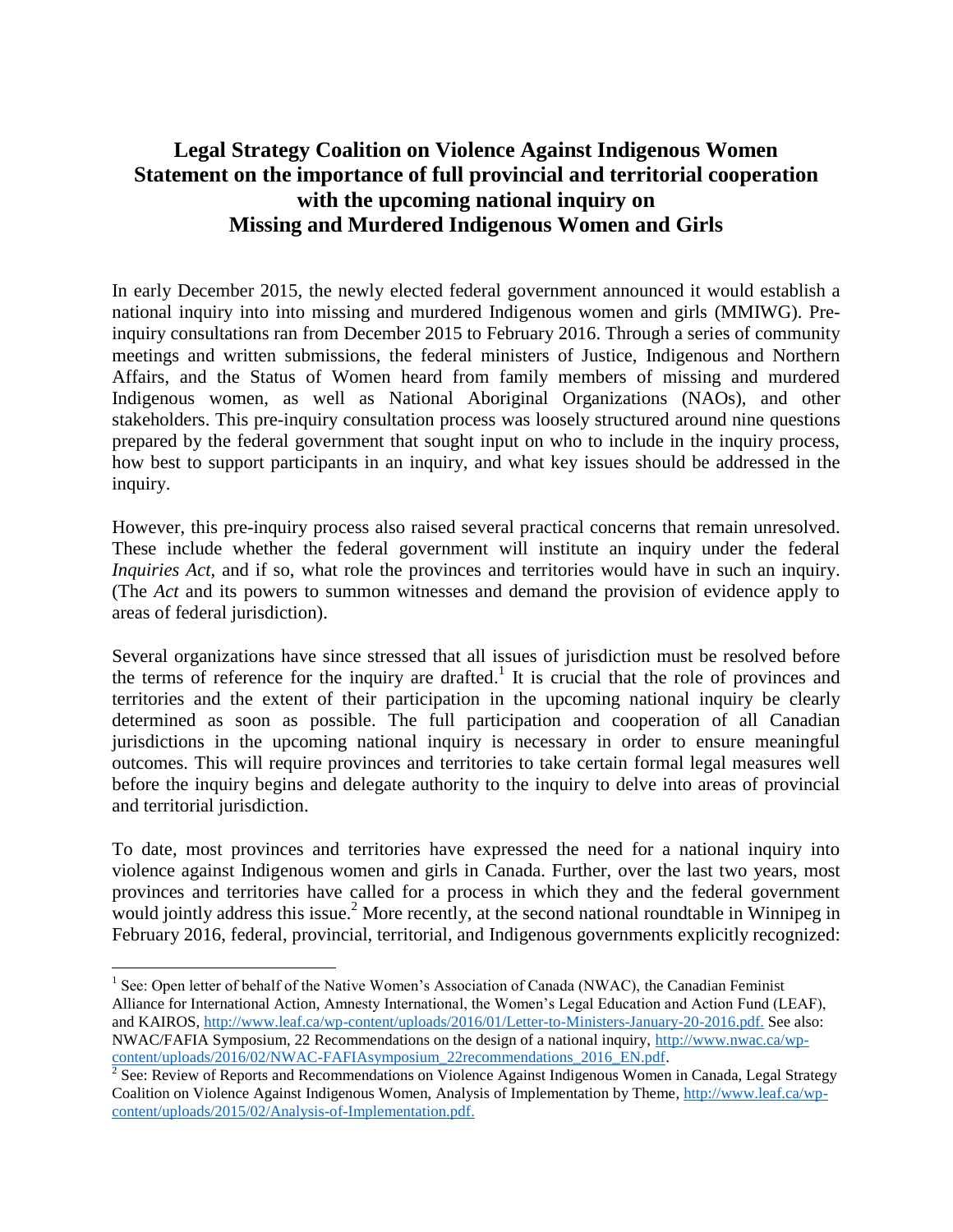"[t]he importance of a national inquiry on MMIWG, with federal, provincial and territorial governments committing to participation and full cooperation in the process".<sup>3</sup> While these statements of support and commitment are important, the legal mechanisms for ensuring this cooperation and collaboration remain unclear.

The LSC urges federal, provincial, and territorial governments to take the required legal steps to ensure that cooperation and collaboration are fully authorized through a provincial or territorial delegation of power.

The remainder of this statement explains in more detail why legally authorized interjurisdictional cooperation is required, and how it should be achieved.

## **Existing Reports have Already Determined that Interjurisdictional Cooperation is Necessary**

In February 2015, the Legal Strategy Coalition on Violence Against Indigenous Women (LSC) conducted an extensive literature review of almost sixty reports prepared over the past twenty years concerning violence against Indigenous women in Canada. These reports were prepared by federal, provincial, and territorial governments and government agencies, NAOs, international human rights organizations, and Canadian civil society organizations. The reports collectively contained almost 700 recommendations which were also reviewed and analysed by the LSC.<sup>4</sup> Through this review, the LSC found that most of the recommendations in existing literature on this issue had not been implemented and for the recommendations that were implemented, there were no standardized criteria to measure the adequacy of implementation.

The LSC has recently re-examined these reports and has found that the majority of recommendations concern areas of shared provincial, territorial, and federal jurisdiction. Many of these recommendations also involve calls for increased inter-jurisdictional cooperation between federal, provincial, territorial, and Indigenous governments to address violence against Indigenous women and girls in Canada. Of the remaining recommendations that do not explicitly address all jurisdictions or the need for greater interjurisdictional collaboration, most were targeted at the provinces and territories, or concerned issues of provincial and territorial jurisdiction.

Since the LSC released its report in 2015, the Committee on the Elimination of Discrimination against Women (CEDAW Committee) has drafted a report on its inquiry into the murders and disappearances under Article 8 of the Optional Protocol of the Convention on the Elimination of Discrimination Against Women.<sup>5</sup> The Committee found that "insufficient coordination between

<sup>&</sup>lt;sup>3</sup> See: Outcomes and Priorities for Action to Prevent and Address Violence Against Indigenous Women and Girls, [https://news.ontario.ca/opo/en/2016/02/outcomes-and-priorities-for-action-to-prevent-and-address-violence-against](https://news.ontario.ca/opo/en/2016/02/outcomes-and-priorities-for-action-to-prevent-and-address-violence-against-indigenous-women-and-girl.html)[indigenous-women-and-girl.html\)](https://news.ontario.ca/opo/en/2016/02/outcomes-and-priorities-for-action-to-prevent-and-address-violence-against-indigenous-women-and-girl.html). See also: Communiqué- Outcomes and priorities for action to address violence against Indigenous women and girls, [http://www.gov.yk.ca/news/16-062.html#.VwV1l2NiNBw.](http://www.gov.yk.ca/news/16-062.html#.VwV1l2NiNBw)

<sup>&</sup>lt;sup>4</sup> To access past LSC reports see: [http://www.leaf.ca/legal/legal-strategy-coalition-on-violence-against-indigenous](http://www.leaf.ca/legal/legal-strategy-coalition-on-violence-against-indigenous-women-lsc/#LSCResources)[women-lsc/#LSCResources.](http://www.leaf.ca/legal/legal-strategy-coalition-on-violence-against-indigenous-women-lsc/#LSCResources)

<sup>5</sup> United Nations Committee on the Elimination of Discrimination against Women, *Report of the inquiry concerning Canada of the Committee on the Elimination of Discrimination against Women under article 8 of the Optional*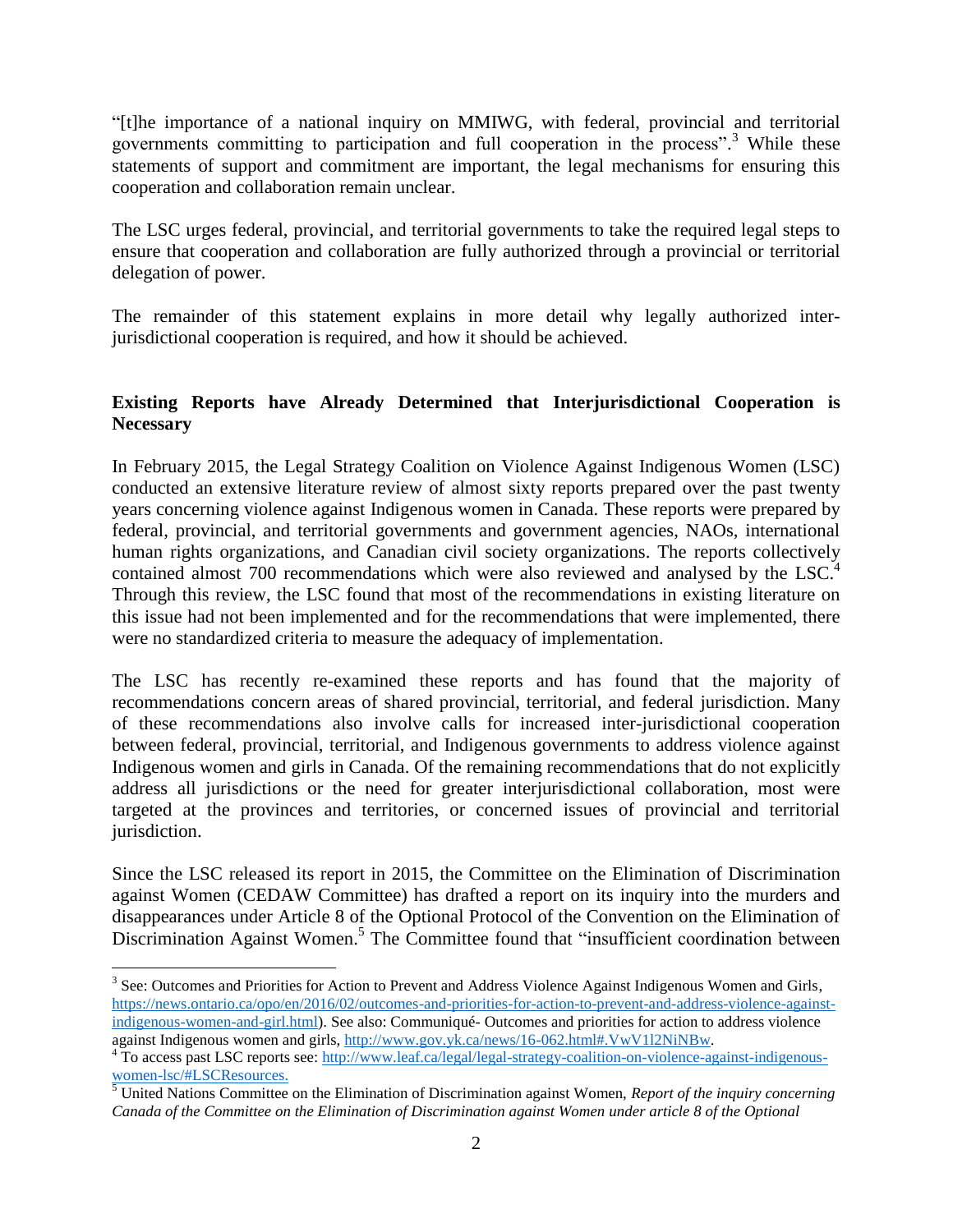the different jurisdictional powers of the State party… exposes women to gaps with regard to both social and judicial protection" and by doing so violates their right to safety and Article 3 the Convention.<sup>6</sup>

It is clear that the majority of existing reports on this issue advocate for greater inter-jurisdictional cooperation on violence against Indigenous women and girls in Canada, as well as considerable involvement and leadership on this issue from the provinces and territories. This highlights the importance of ensuring all jurisdictions fully participate in and assist the work of the upcoming inquiry. All jurisdictions' action to date on this issue must be thoroughly examined by the future Commissioners and any recommendations for improvement or correction at all levels of government must be implemented.

## **Interjurisdictional cooperation is necessary for the upcoming inquiry to have the required scope for it to be meaningful**

The *Constitution*  $Act^7$  sets out different spheres of federal and provincial jurisdiction. While some areas of jurisdiction are distinct, others overlap. In the context of violence against Indigenous women, the following divisions of power are relevant.

The *Constitution Act* specifies that the federal government has jurisdiction over "Indians and Lands reserved for the Indians" (s. 91(24)), certain aspects of criminal law within the country (s. 91(27)), and federal prisons (s. 91(28)). This is significant within the context of violence against Indigenous women and girls because many recommendations from past reports note that discriminatory federal laws and policies, including the *Indian Act*, instituted under its s. 91(24) powers are responsible for making Indigenous women more susceptible to violence. Further, RCMP policies and conduct and criminal laws that disadvantage Indigenous women and lead to the disproportionately high representation of Indigenous women in the justice system would fall under the federal government's jurisdiction to examine under the *Inquiries Act*.

However, issues that fall under provincial jurisdiction would be outside the scope of the *Inquiries Act.* The *Constitution Act* specifies that provinces have jurisdiction over provincial prisons (s.92(6)), hospitals and healthcare (s. 92(7)), municipal institutions (s. 92(8)), certain aspects of civil and criminal justice (s. 91(14)), and education (s. 93). Provinces also generally have jurisdiction over social assistance, housing, employment, and child welfare pursuant to their jurisdiction over "issues of a merely local or private nature" (s. 92(16)) and "property and civil rights in the province"  $(s. 92(13))$ .

These areas of provincial jurisdiction are significant in the context of violence against Indigenous women and girls because many root causes for this violence involve the social and

 $\overline{a}$ *Protocol to the Convention on the Elimination of All Forms of Discrimination against Women* CAN/CEDAW/C/O P.8/CAN/1, [http://tbinternet.ohchr.org/Treaties/CEDAW/Shared%20Documents/CAN/CEDAW\\_C\\_OP-](http://tbinternet.ohchr.org/Treaties/CEDAW/Shared%20Documents/CAN/CEDAW_C_OP-8_CAN_1_7643_E.pdf)8 CAN 1 7643 E.pdf.

<sup>&</sup>lt;sup>6</sup> See: Native Women's Association of Canada (NWAC), the Feminist Alliance for International Action Canada (FAFIA), and the Canadian Journal of Women and the Law 2016 Symposium Report [http://www.nwac.ca/2016/02/nwac\\_fafia\\_22recommendations\\_mmiwg/.](http://www.nwac.ca/2016/02/nwac_fafia_22recommendations_mmiwg/)

<sup>7</sup> *Constitution Act, 1867*, 30 & 31 Vict, c 3.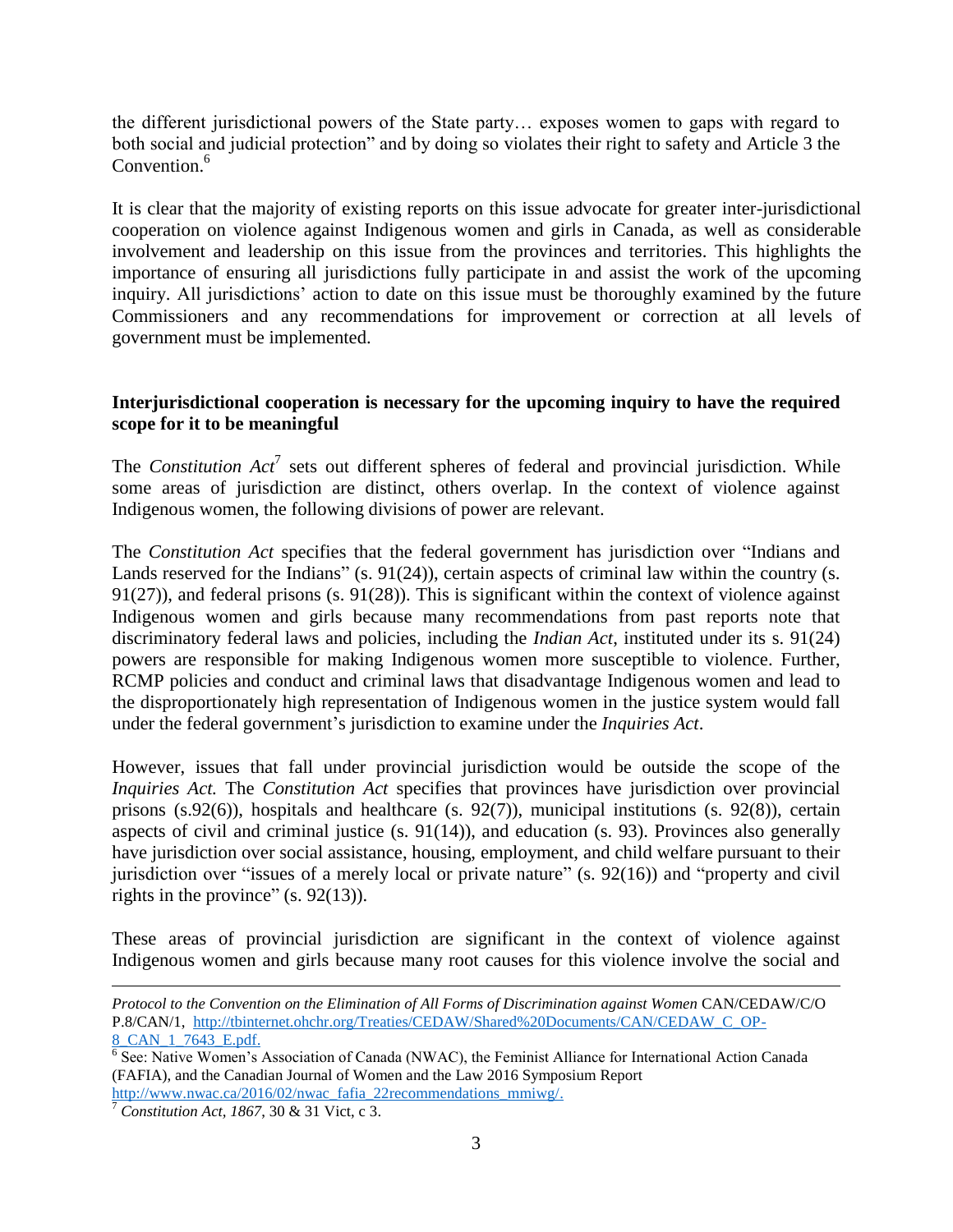economic marginalization of women that makes them more susceptible to, and less able to leave, violent circumstances. The CEDAW Committee report and other existing Canadian reports are virtually unanimous that the social and economic marginalization of Indigenous women contributes to the disproportionately high rates of violence they experience in Canadian society. This includes intergenerational poverty, inadequate housing, food insecurity, lack of access to education, un- and under- employment, poorer access to health services, and underfunded social and legal services for Indigenous women and girls. A national inquiry must fully examine these important areas of provincial and territorial jurisdiction, and be able to hold the provinces and territories to account for their failures and make recommendations for improvement.

The provinces, territories, and the federal government share jurisdiction over policing in Canada. Provincial and territorial authority over police forces is very significant. Provinces can also exercise authority over the RCMP when the RCMP provides contract services under certain pieces of provincial legislation. As such, it would be important for the inquiry to examine and make recommendations about failures to adequately respond to violence against Indigenous women at all levels of policing in Canada.

Inquiry Commissioners should also be able to fully investigate: any circumstances in which federal, provincial, territorial or municipal police perpetrate violence against Indigenous women; delays in investigations of murders or missing persons cases; not laying charges in cases of murders and disappearances; and failures to diligently prosecute cases. An inquiry must also be able to make recommendations for addressing these systemic failures that will be implemented in all police forces.

Several recommendations in the literature on violence against Indigenous women also call attention to the lack of inter-jurisdictional cooperation between police forces across the country. This is another important reason for ensuring provincial and territorial governments permit the future commissioners to thoroughly examine their police agencies in addition to federal police.

Child welfare is another area of complex and overlapping jurisdiction – and one that plays a central role in making Indigenous women and girls more susceptible to violence in Canada. While provinces and territories are generally responsible for child welfare, the federal government funds child and family services on reserves and for First Nations children in the Yukon. A Canadian Human Rights Tribunal decision from January 2016 on a complaint brought by the Assembly of First Nations and First Nations Child and Family Caring Society of Canada found that the federal government underfunded these programs compared to the funding provided for children off-reserve and the needs of First Nations children.<sup>8</sup>

Inequities resulting from the complexities of joint jurisdiction over child welfare for First Nations children are subject to Jordan's principle. This principle states that when there is a jurisdictional dispute between the federal and provincial or territorial governments about responsibility to a status Indian child, the government of first contact must pay without delay. The Truth and Reconciliation Commission has recommended that all jurisdictions fully

 $\overline{a}$ <sup>8</sup> See *First Nations Child and Family Caring Society of Canada et al. v. Attorney General of Canada (for the Minister of Indian and Northern Affairs Canada):* [http://decisions.chrt-tcdp.gc.ca/chrt](http://decisions.chrt-tcdp.gc.ca/chrt-tcdp/decisions/en/item/127700/index.do)[tcdp/decisions/en/item/127700/index.do.](http://decisions.chrt-tcdp.gc.ca/chrt-tcdp/decisions/en/item/127700/index.do)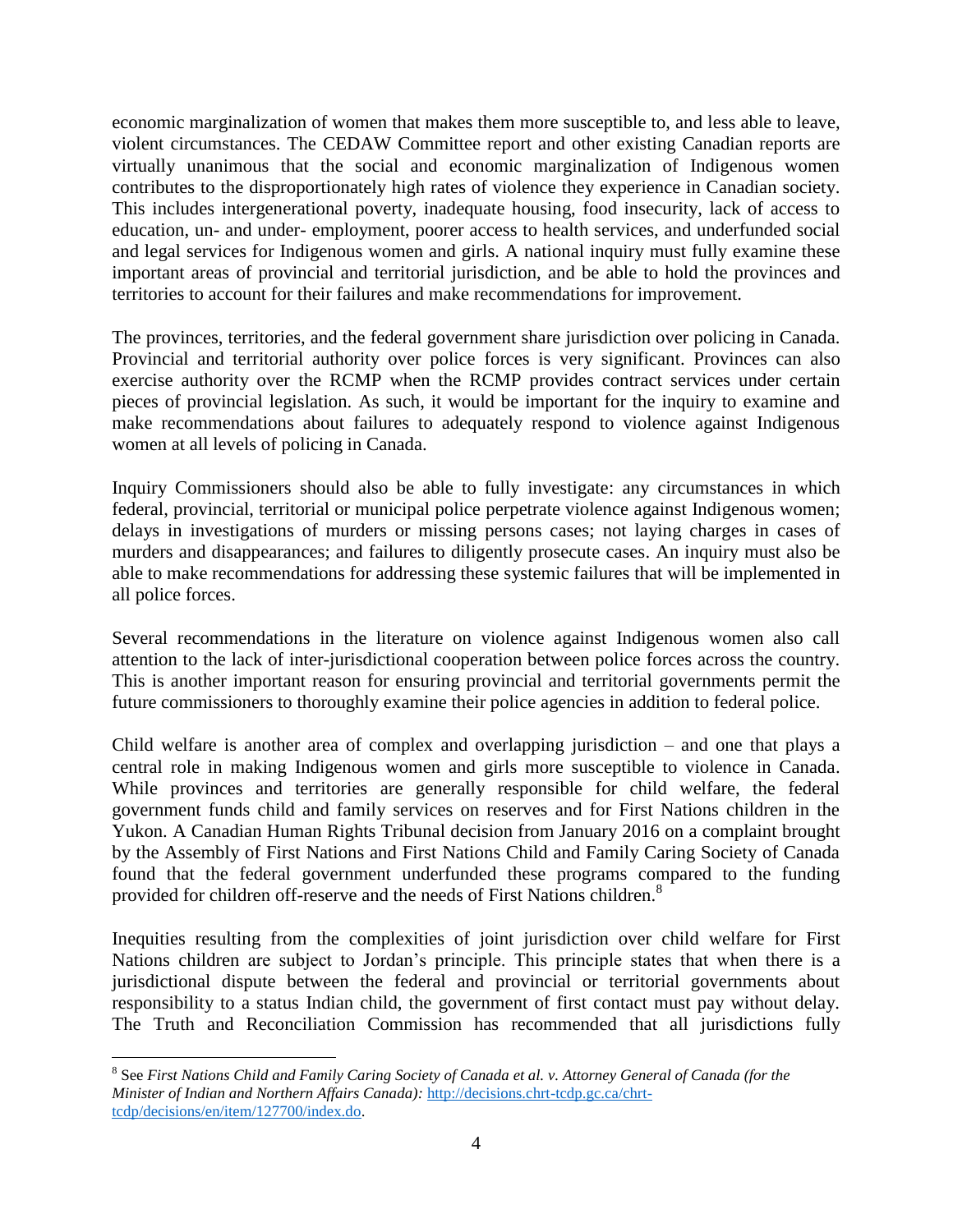implement Jordan's principle.<sup>9</sup> The inquiry must study inequities in services to First Nations children and families in the context of violence against Indigenous women and make further recommendations.

Data collection is another example of the need for interjurisdictional cooperation and open information-sharing before, during, and after a national inquiry. It will be crucial for institutions, including police, at all levels of government to share their data on violence against Indigenous women in order for the inquiry to develop a clearer understanding of this issue – including the exact number of murders and disappearances, which is still unknown. A national database of all murders and disappearances of Indigenous women must be produced over the course of the inquiry and continue to be a living resource after the completion of the inquiry. However, this will necessarily require cooperation between provincial, territorial, and federal agencies.

Finally, while the federal government has the authority to enter into international treaties or sign international conventions, these treaties bind all levels of government and are usually entered into after federal, provincial, and territorial consultation and dialogue. As a State party to these treaties, Canada must meet its obligations under international law. Canada has committed to implement the *United Nations Declaration on the Rights of Indigenous Peoples*, and has ratified the *International Covenant on Civil and Political Rights*, the *International Covenant on Economic, Social and Cultural Rights*, the *UN Convention on the Rights of Persons with Disabilities*, the *UN Convention on the Rights of the* Child, the *UN Convention on the Elimination of Racial Discrimination*, and the *UN Convention on the Elimination of Discrimination against Women* (CEDAW). The last of these requires Canada to exercise due diligence to ensure that violence against women is investigated, prosecuted, prevented, and remedied.<sup>10</sup> It is a well-established principle of international law that divisions of powers within federal states cannot be used as an excuse for the failure to meet these obligations, a point reiterated during the CEDAW investigation of violence against Indigenous women and girls in Canada.

## **Measures to ensure a truly national inquiry**

Provincial and territorial support for the inquiry must be unequivocal, clear, and legally enforceable. Provinces and territories must take steps to delegate or otherwise agree to legally authorize the inquiry to include areas of provincial and territorial jurisdiction.

 $\overline{a}$ <sup>9</sup> See the final report of the Truth and Reconciliation Commission: [http://www.trc.ca/websites/trcinstitution/index.php?p=890.](http://www.trc.ca/websites/trcinstitution/index.php?p=890)

 $\frac{10}{10}$  In addition, Canada is a member of the Organization of American States and is bound to implement the rights set out in the *Declaration of the Rights of Man*. The Inter-American Commission on Human Rights has also investigated the murders and disappearances of Indigenous women and girls and issued a report specifically focused on British Columbia: *Missing and Murdered Indigenous Women and Girls in British Columbia, Canada,* January 2015,<http://www.oas.org/en/iachr/reports/pdfs/indigenous-women-bc-canada-en.pdf> This report concluded that all levels of government bear responsibility to act with due diligence to prevent, investigate, prosecute and remedy violence against Indigenous women and girls and strongly urged "better coordination among the different levels and sectors of government."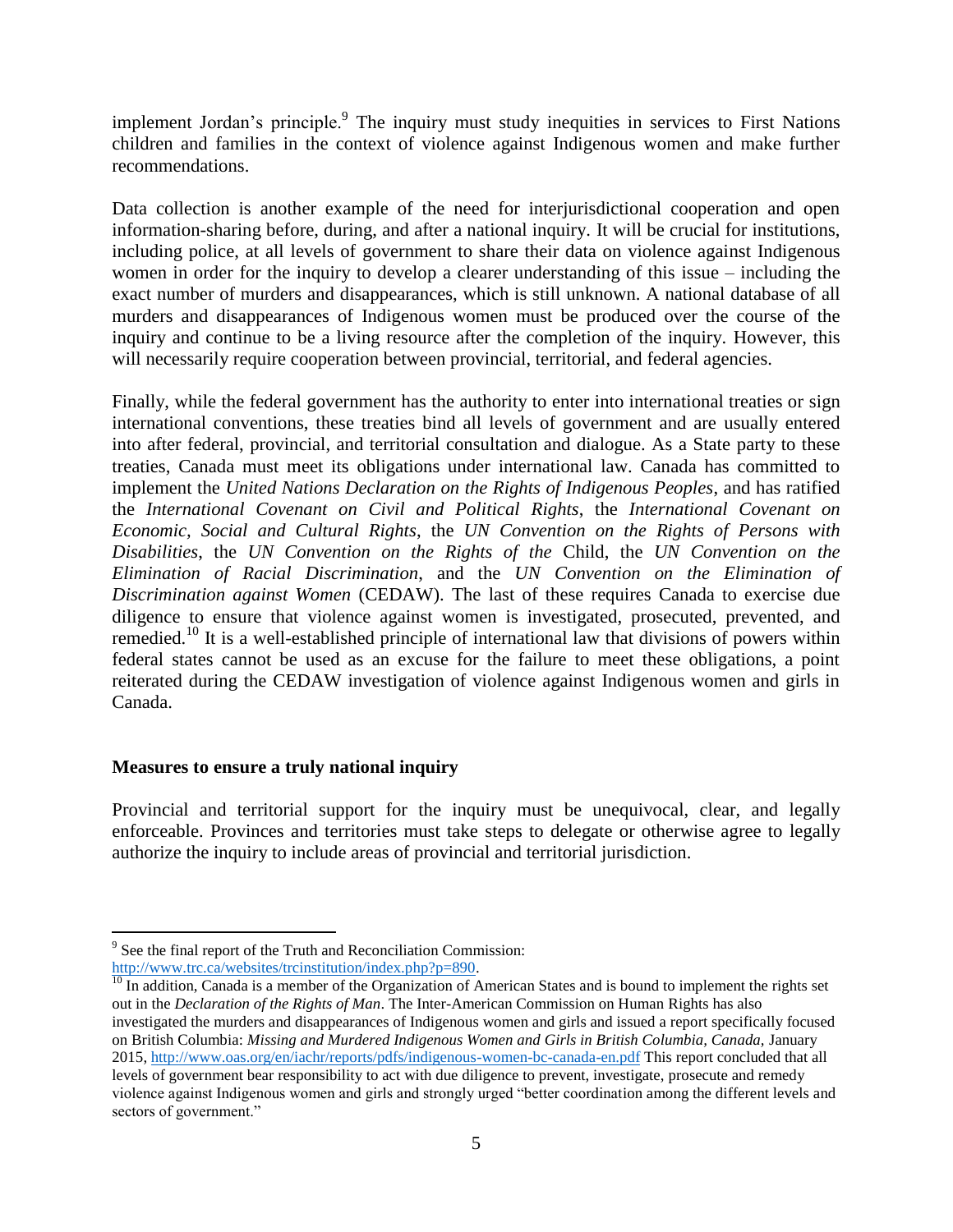This could take the form of a binding Memorandum of Understanding (MOU) between the federal, provincial and territorial governments that sets out how they will cooperate in order to ensure their full and meaningful involvement in the inquiry. It must spell out clearly the areas of provincial jurisdiction that will be covered by the inquiry's mandate, and make clear commitments to share information and make witnesses available in order for that mandate to be properly fulfilled. Importantly, the MOU must be publicly available and accessible so that Canadians know what has been agreed to and can hold governments accountable for these promises.

Alternatively, federal, provincial, and territorial Ministers of Justice could release independent but complimentary and coordinated directives delineating the ways in which all jurisdictions will cooperate during an inquiry. Both MOUs and ministerial directives can be completed fairly expeditiously.

There are also certain legislative options for legally and explicitly requiring full provincial and territorial involvement and inter-jurisdictional cooperation in the upcoming inquiry. This could include joint resolutions or orders in council from Parliament, the provincial legislatures, and territorial assemblies. This would require all levels of government to express exactly how they will cooperate in order to ensure their full involvement in the inquiry. It could also be possible for each jurisdiction to pass identical but separate legislation specifying how each jurisdiction will cooperate with the inquiry.

Passing this kind of legislation is a more formal way to avoid the jurisdictional concerns that arise with the institution of a national inquiry solely under the federal *Inquiries Act.* However, since these options would require legislative approval, they could be less expeditious.

If correctly worded, MOUs, ministerial directives, and legislative options would promote greater transparency and accountability at all levels of government, ensuring that federal, provincial, and territorial promises to fully participate in the inquiry are clearly and publicly expressed, as well as legally enforceable. Given the support for an inquiry that has already been expressed at every level of government, entering into such MOUs, issuing directives, or passing requisite legislation in a timely manner should not be too challenging.

Any future MOUs, ministerial directives, resolutions, or orders in council concerning the upcoming inquiry should include all the following:

First, federal, provincial, and territorial support for the inquiry should begin before the inquiry starts. The federal government and all provinces and territories should ensure adequate resources and training are made available to support families and communities to prepare for and participate in the inquiry process. The federal government and all provinces and territories must immediately conduct an audit of all previous recommendations from provincial, national and international inquiries, reports and other processes addressing issues that will be explored by the national inquiry. Each jurisdiction must then create a concrete action plan for the immediate steps it should take to ensure greater health and safety for Indigenous women and girls.<sup>11</sup>

 $\overline{a}$ <sup>11</sup> These recommendations have been adapted from the Nova Scotia Native Women's Association Ad Hoc Panel on Provincial Support for the National Inquiry into Murdered and Missing Indigenous Women and Girls with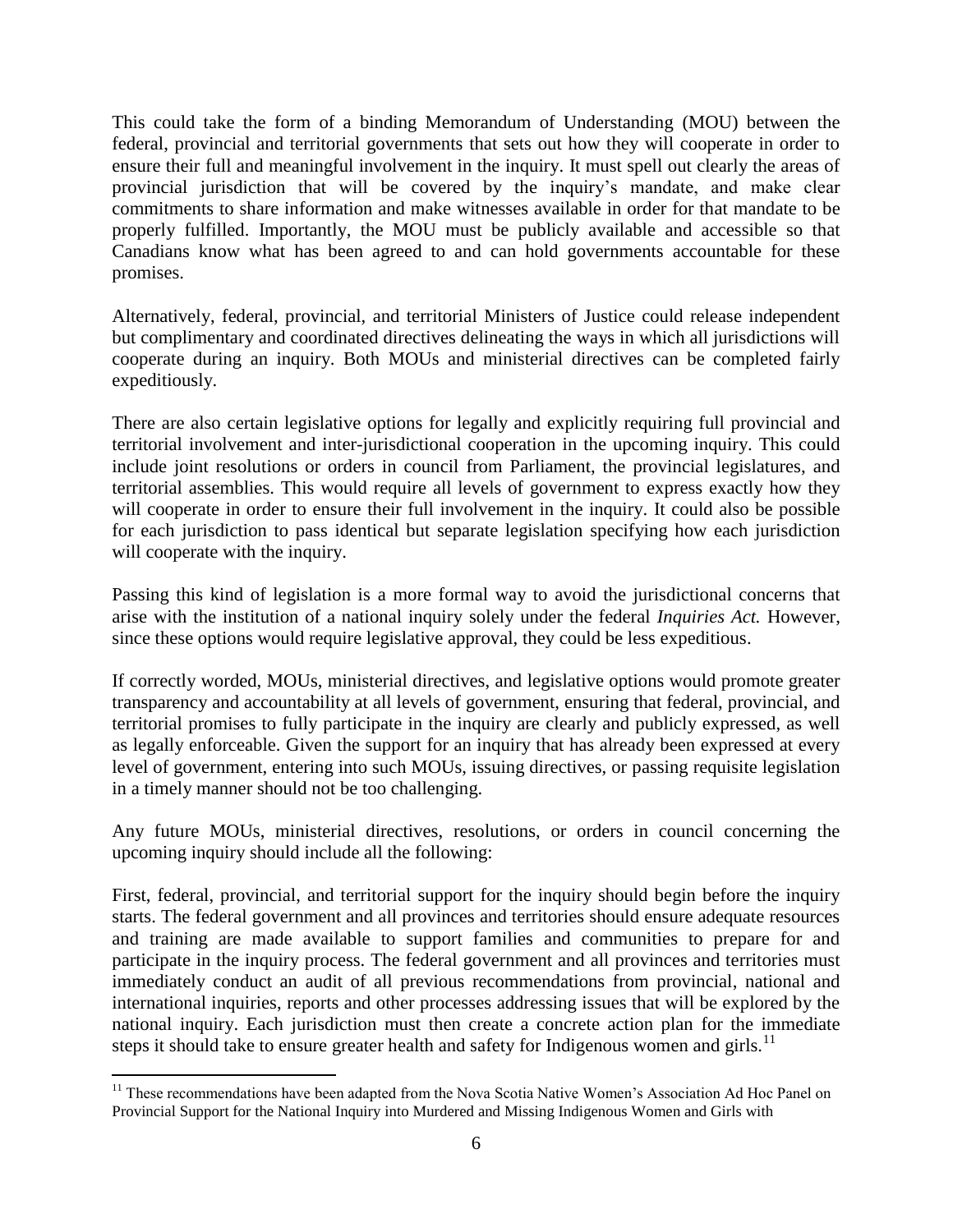Second, as well as providing the inquiry with the authority for its scope to embrace areas of federal, provincial, and territorial jurisdiction, federal, provincial and territorial support must continue throughout the inquiry's duration. Full participation by the federal, provincial, and territorial governments in the future inquiry would necessarily involve:

- 1) agreeing to provide the future Commissioners with access to all requested internal federal, provincial, and territorial records,
- 2) permitting Commissioners to call federal, provincial, and territorial officials as witnesses during inquiry hearings, and
- 3) undertaking to respond to and develop implementation plans for the inquiry's ultimate recommendations at the federal, provincial, and territorial levels.

Third, federal, provincial, and territorial support must continue after the inquiry's completion with a legally enforceable commitment to implement all recommended action, and to institute standardized criteria on which the quality of implementation can be assessed.

The Legal Strategy Coalition on Violence Against Indigenous Women [\(LSC\)](http://www.leaf.ca/legal/legal-strategy-coalition-on-violence-against-indigenous-women-lsc/) is a nation-wide ad hoc coalition established in 2014 as a response to the alarming prevalence of violence and discrimination against Indigenous women and girls in Canada. The LSC is comprised of individuals and civil society organizations with interdisciplinary expertise on issues that impact Indigenous women, including human rights, gender equality, and constitutional law.

The LSC is engaged in legal advocacy and research to urgently address the tragedy of missing and murdered Indigenous women and girls (MMIWG). The LSC collaborates on research and other activities in order to achieve appropriate government responses to the continuing violence and discrimination experienced by Indigenous women and girls in Canada.

This statement was endorsed by the following individual and organizational members of the Legal Strategy Coalition:

Aboriginal Commission on Human Rights & Justice Aboriginal Legal Services (ALS) Amnesty International Canada B.C. Civil Liberties Association (BCCLA) Canadian Association of Elizabeth Fry Societies (CAEFS) Canadian Feminist Alliance for International Action (FAFIA) Carrier Sekani Family Services Professor Aimee Craft, Professor, Faculty of Law, University of Manitoba Law Office of Mary Eberts Professor Brenda Gunn, Faculty of Law, University of Manitoba

 $\overline{a}$ representatives from the Schulich School of Law, Dalhousie Legal Aid Service, and the Nova Scotia Barristers' Society and other experts.